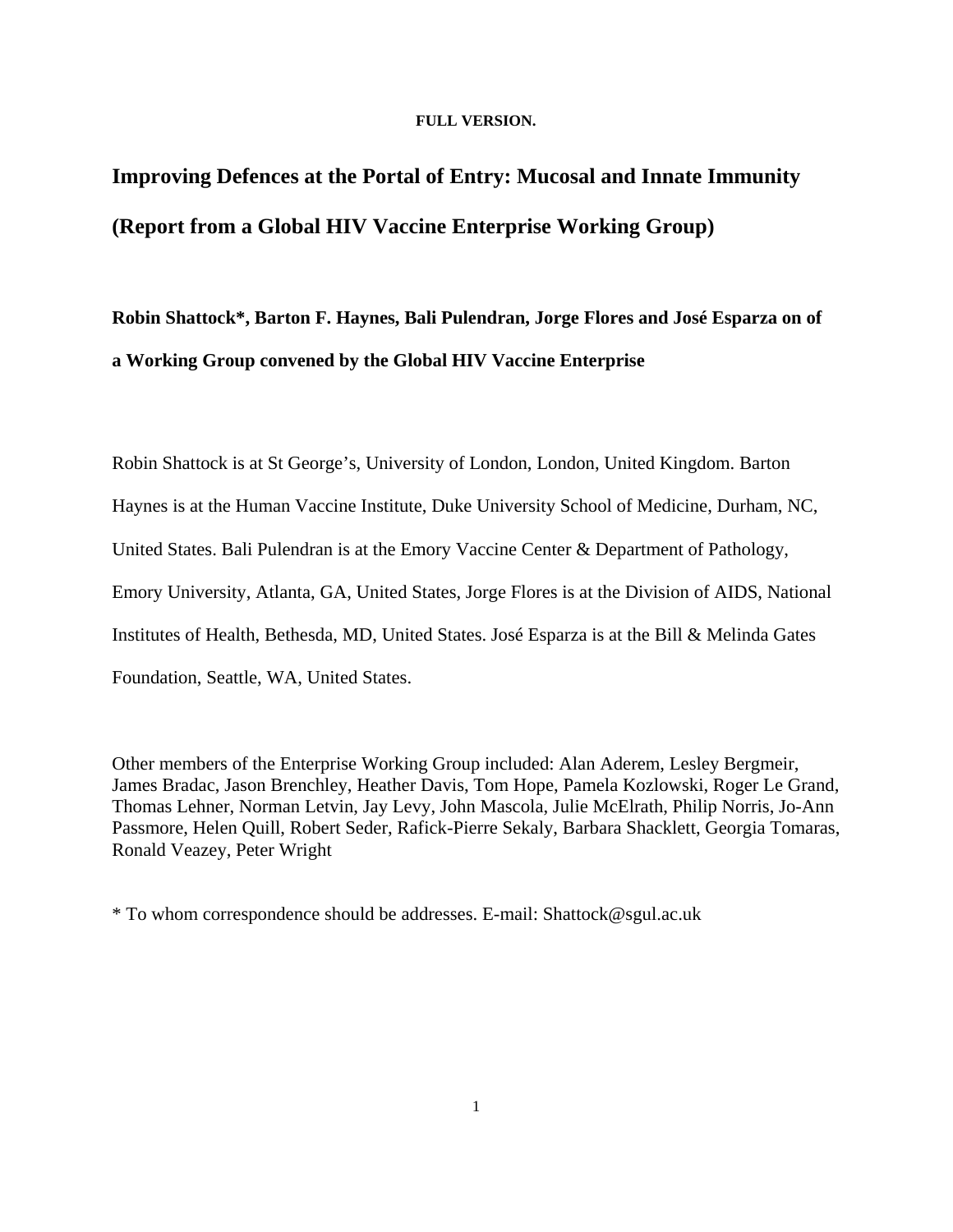#### **Introduction**

The Global HIV Vaccine Enterprise convened a two-day workshop in June of 2007 to discuss improving defences at the portals of entry. The meeting was divided between discussion of innate responses to HIV in general and mucosal innate and adaptive responses against HIV at the portals of entry. Section I focuses on mucosal immunity, and should be read in context with the report on innate responses in Section II. The goals of this workshop were to identify key scientific issues that have emerged since the Enterprise Strategic Plan was first published in 2005, and to make recommendations that Enterprise stakeholders can use to plan new activities. The meeting was organized by Barton Haynes, Robin Shattock, Bali Pulendran, Jorge Flores and Jose Esparza and was attended by 27 scientists from the United States, Europe Canada, South Africa and Asia.

Defining the earliest events in mucosally transmitted HIV-1 infection is of central importance for characterizing the precise virus-host interactions that must be altered by vaccine-induced immune responses. While sexual transmission accounts for over 90% of all instances of HIV-1 infection [1,2], the immediate events between exposure to infectious virus and establishment of infection are poorly understood. Mucosal transmission of HIV-1 infection is mediated by exposure to infectious virus and/or cells within mucosal secretions. It has been established in non-human primate studies that mucosal infection can occur following 30-60 min exposure to infectious virus, that localized infection is established within 16-72 hours and dissemination to draining lymph nodes is achieved within 24-72 hours [3,4], therefore the time for mucosal responses to impact on transmission events is critically short, and likely is within the first 14 days of transmission. While the risk of transmission is influenced by factors relating to the infected partner [2,5,6], transmission is dependent upon transfer of infectious virus across the mucosal epithelium providing access to sub-epithelial dendritic cells (DCs), macrophages and/or T-cells that express both CD4 and co-receptors CCR5 and CXCR4 [7,8]. Multiple mechanisms for mucosal HIV-1 transmission have been proposed including: direct HIV-1 infection of epithelial cells; transcytosis of HIV-1 through epithelial cells and/or specialized M cells; epithelial transmigration of HIV-1-infected donor cells; uptake of HIV-1 by intra-epithelial Langerhans and dendritic cells [9-15]; or entry via epithelial microabrasions or ulceration [2,5,6]. These events may be critically influenced: by viral genotype [15-19] and incorporation of host cell proteins [20-23]. However, none of these mechanisms, the receptors involved, nor their modulation by immune responses (adaptive and/or innate) have been fully defined in tissue and/or non-human primate or human clinical studies. A broad consensus from the meeting was that a preventative vaccine must effectively target the earliest events in the establishment HIV infection right after transmission (hours to days). It was recognized that adaptive memory responses may be to slow to combat such events, and that robust mucosal protection may require both, components of the innate response (active within minutes-hours) and adaptive effector immune response (humoral and/or T cell). Induction and maintenance of such responses is likely to require rational vaccine design based upon a fuller understanding of the correlates of mucosal protection against HIV infection. On the basis of the major roadblocks to advance the field, nine scientific priorities were identified that will bring the field closer to defining the correlates of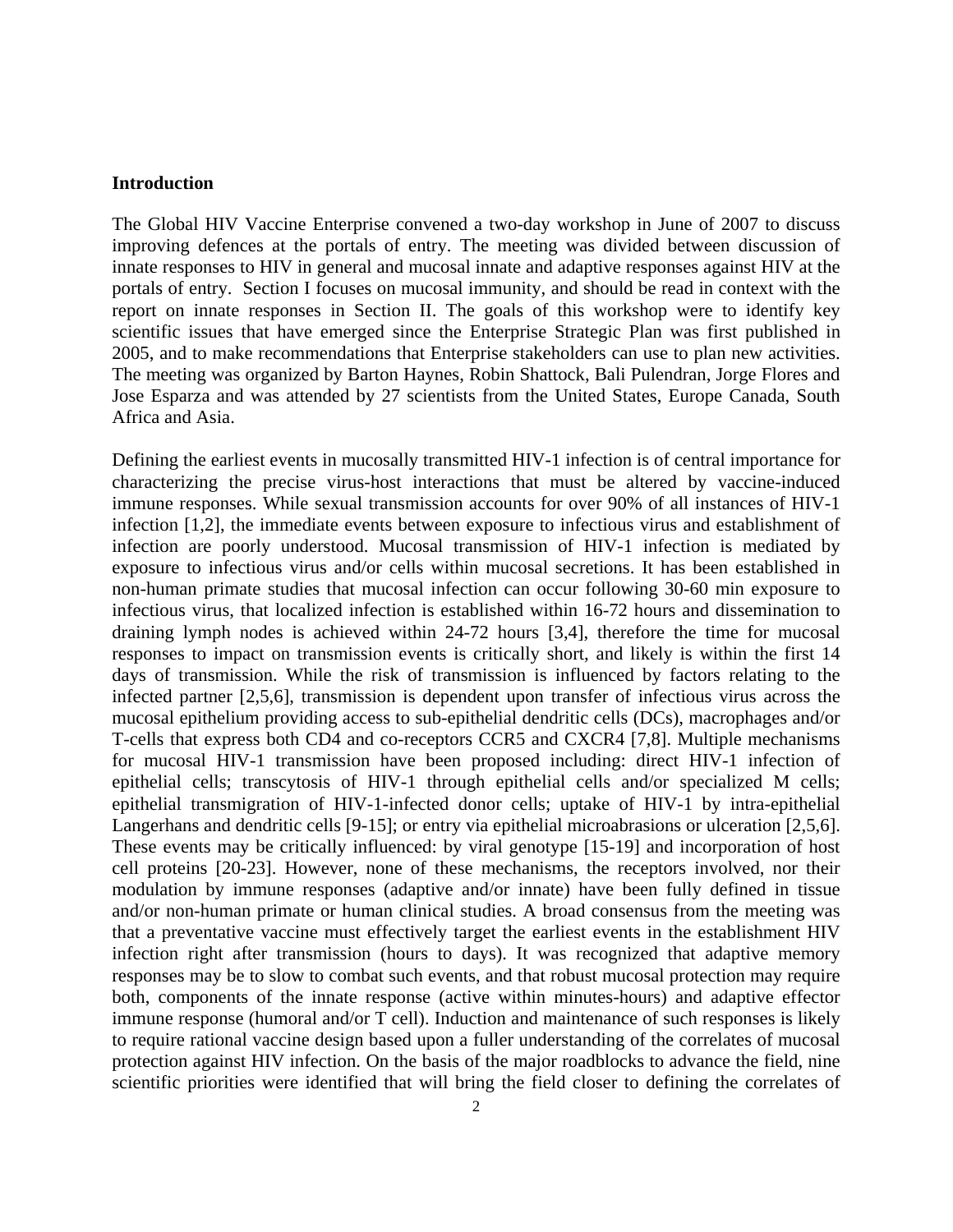mucosal protection (adaptive and innate) and developing the enabling technology for an effective HIV-1 vaccine.

## **Section I: Roadblocks to inducing protective adaptive immunity at mucosal surfaces**

# **1. Definition of the sequence of events required to establish infection following exposure to HIV.**

As argued above, understanding the mechanisms of HIV infection across mucosal surfaces and the ability of immune responses to modulate these events is likely to be important for effective vaccine design and development. There was a clear consensus that for a preventative vaccine to extinguish HIV-1 following the transmission event, and achieve a viral reproductive ratio of less than 1 [24] , it must be able to target these very early events. One critical unanswered question is the relative role of cell free vs. infected cells in mucosal transmission [9], whether the relative importance of these varies by mucosal route and the relative impact of mucosal responses on these different pathways. A second knowledge gap relates to the different potential mechanism of viral transport across mucosal surfaces and their modulation by different aspects of the immune response [2,5,6,9-15]. Furthermore, there is still debate as to the identity, frequency, location and role of the primary targets of infection and the primary targets may vary depending on the type of mucosal epithelium present [3, 9, 25, 26]. Attention should be paid to the difference in infectivity and protection between the stratified squamous epithelium of the ectocervico vaginal and foreskin epithelia in contrast to the columnar nature of the rectal and endocervical epithelium. Critical to evaluating the impact of vaccines on these initial events will be the development of better tools to track initial infection and dissemination, and the ability to cross reference different models of mucosal transmission.

# **Specific recommendations:**

- *Develop tools for tracking virus and/or infected cell interaction with mucosal surfaces and subsequent spreading of infection within mucosal sites and dissemination to lymphoid tissue*
- *Determine the role of dendritic cells (DC) in the mucosa for dissemination of HIV.*
- *Cross reference and standardize cellular, tissue and non-human primate models of mucosal transmission*
- *Develop better and more relevant panels of HIV and SHIVs from transmitted sequences for human explant tissue and NHP studies*
- *Evaluate the impact of protective vaccines on initial events of transmission to determine the point at which the chain of events required to establish infection is aborted.*

# **2. Elucidation of acute mucosal sequellae that need to be prevented or subverted by HIV vaccines**

Parallel studies of pathological events in acute infection in NHP and humans have generated important insights into the subversion and/or destruction of the mucosal immune system. This is most evident by the rapid depletion of CD4 T cells within the GALT during acute infection [27,28], although it is less apparent whether this is paralleled in other mucosal sites. However, it has become abundantly clear that once mucosal infection has occurred, mucosal immune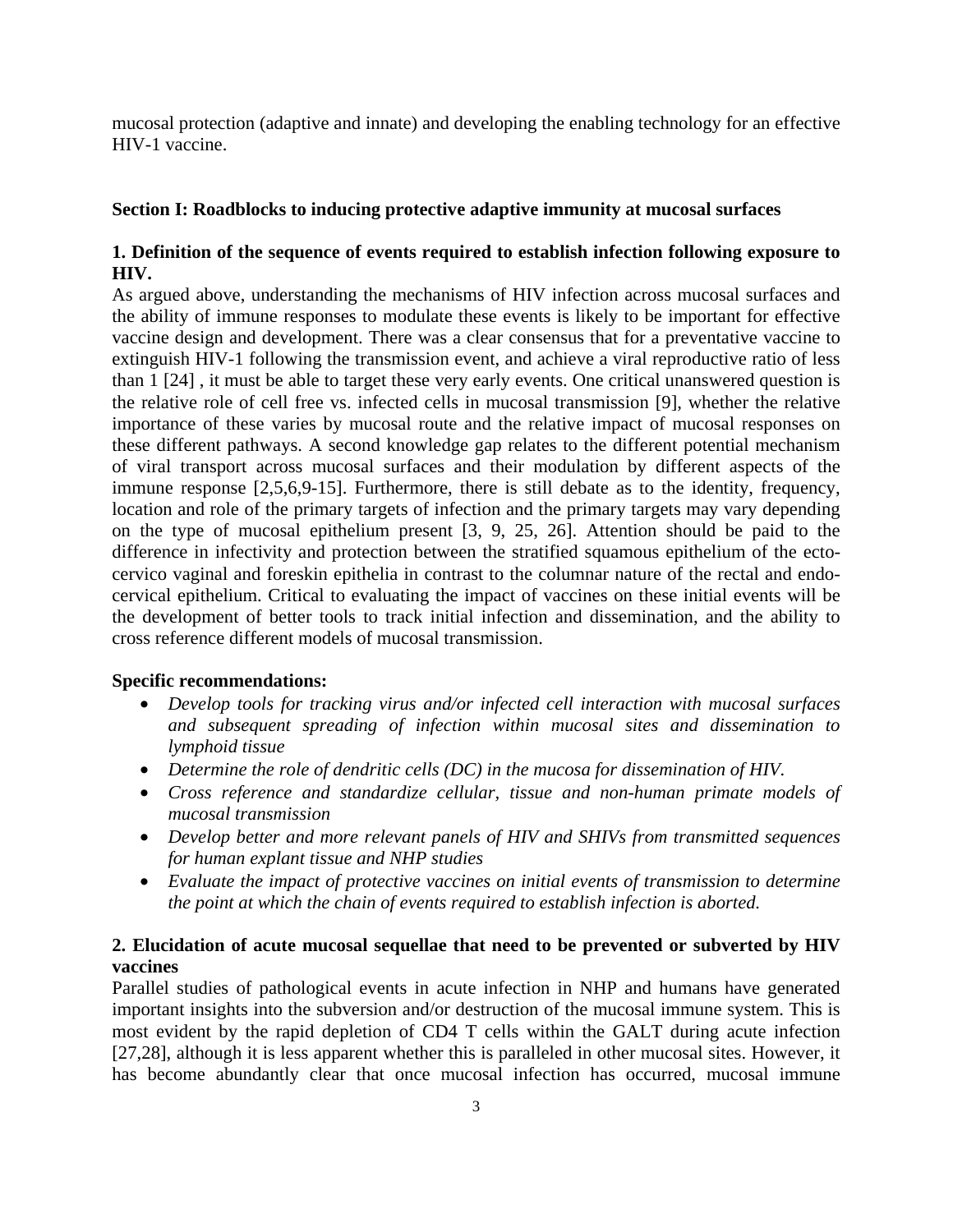responses to infection are insufficient to prevent these events, what is less clear is whether they have any role in controlling mucosal replication, viral evolution, immune cell depletion [27-30] and in particular depletion of central memory CD4 T cells [31]. A number of studies have identified a paucity in the induction of robust HIV-specific mucosal IgA and IgG responses in GALT [32]. It is unclear whether this purely reflects the consequence of CD4 T cell depletion on localized humoral response or whether additional immunosuppressive mechanisms are mediated by CD4+CD24+ Treg cells, phosphatidylserine, apotoptic cells/microparticles or the PD1- PDL1/PDL2 pathway [33-36]. While important work has been carried out to identify pathogenic sequellae in acute infection, the underlying mechanisms driving these events are not fully understood. The critical relationship between immune cell depletion, and permeability of the GI tract to bacteria and bacterial products remains unclear [37,38], are these events solely the direct consequence of HIV pathology or is there a more dynamic interaction between immune cell depletion, intestinal permeability, cytokine induction, cell activation and epithelial integrity that serves to accelerate localized and systemic disease? Less still is known about the impact of immune response (innate and adaptive) in their imprinting and subsequent modulation of these events. Perhaps most critically for vaccine design, it is unclear whether mucosal immune responses can be primed in such a way as to overcome such pathogenic mechanisms and whether infection can ever be prevented or aborted after the initiation of these events or merely controlled.

## **Specific recommendations**

- *Define why HIV fails to induce robust HIV-specific mucosal IgA and IgG responses*
- *Determine whether immunosuppressive mechanisms mediated by Treg cells and apoptotic pathways at mucosal surfaces prevent robust immune responses and/or promote viral replication?*
- *Develop a focused approach of parallel human and NHP studies of acute infection to further delineate common pathology of acute infection*
- *Define key differences in specific mucosal IgA and IgG responses and regulatory cytokines in acute infection and following vaccination with HIV antigens and control antigens*
- *Monitor mucosal immune depletion in multiple mucosal sites (GALT, BALT, GI)*
- *Characterize the relationship between immune depletion, intestinal permeability to bacteria and bacterial products, cytokine environment, activation status and viral quasispecies within different mucosal compartments*
- *Determine the mechanistic features that render the GI tract in acute HIV/SIV infection permeable to bacterial products*
- *Monitor mucosal immune responses, T-cell depletion and gut permeability in naïve NHP and vaccinated animals in response to rectal challenge.*

# **3. Development of better tools for measuring mucosal immune responses: assay development, standardization and validation**

As already discussed, understanding the role of mucosal immunity in HIV transmission and prevention is likely to be key to the rational development of HIV vaccines. However, to date the techniques for evaluating mucosal immune responses (in humans and NHP) have been primarily based on assays established for the evaluation of systemic responses where sample volume and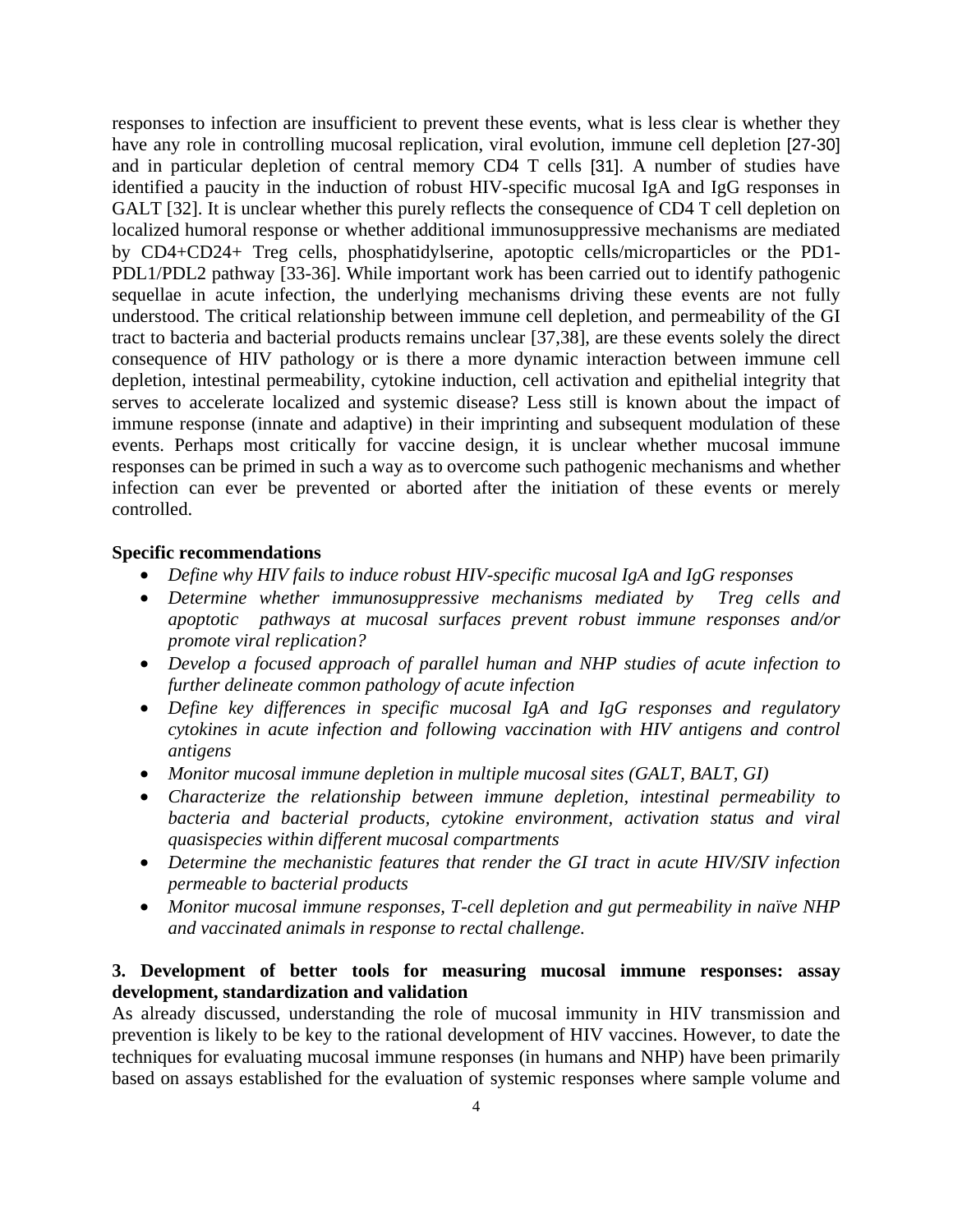cell numbers are not rate limiting. The technological hurdles are different for mucosal T cell and humoral responses and these will be discussed separately. However, one common research need is to identify novel mucosal specific homing markers to enable monitoring of mucosal immune responses via analysis of cells trafficking through the systemic circulation. While significant information is known about lymphocyte homing to the small intestine, skin and lymph nodes [39,40] and a number of lymphocyte homing receptors have been identified, including apha4 beta7 for GALT, etc [41,42], these lack sufficient specificity in humans for other mucosal sites (colorectum, male and female genital tract).Thus identification of specific homing markers for these sites would enable monitoring of immune mucosal immune response via analysis of cells trafficking through the systemic circulation.

While there is a substantial body of literature describing antigen specific T cells responses to HIV in peripheral blood [43, 44], far less is known about mucosal T cell responses. This reflects the lack of an accessible, reliable, and sensitive method for assessing mucosal cellular responses and represents a significant bottleneck in the ability to determine the mucosal correlates of protection and or viral control. As a consequence little is known about the quality, quantity and duration of mucosal T-Cell responses following infection or vaccination and their relation to systemic T-Cell response. Analysis of mucosal T-Cell responses (both vaginal and colorectal) in humans faces a number challenges. Optimal sampling methods for acquiring mucosal T cells have not been standardized and typically involve the collection of biopsies for colorectal responses, semen for male genital responses and cervical cytobrush samples for female genital responses. Transport and storage conditions for mucosal T cell samples have not been validated with the majority of investigations requiring the use of fresh samples, reducing their applicability to multiple trial sites. Furthermore, the number of cells for analysis is rate limiting when compared to established PBMC assays. Indeed mucosal assays need to be able to be performed on  $10^4$  T-cells of which >1% may be responsive to HIV antigens, severely limiting the ability of current technology to assess the breadth (ELISPOT) [45] and quality (multiparametric cytokine analysis) [46] of mucosal responses. Polyclonal expansion of mucosal T cells has been successfully used to facilitate analysis of mucosal memory T cell responses [47] and may provide some gains in sensitivity, however it was recognised the development of new technology including microfluidics and tetramer technology [48,49] could optimize single cell evaluation of mucosal T cell responses

In contrast much has been done to increase the sensitivity of antibody binding assays using high sensitivity ELISA technology [50]. Additional advances are being realised, with multiparameter luminex assays able to evaluate responses to a wide range of antigens using small sample volumes [51], the use of Surface Plasmon Resonance [52] to evaluate kinetics and avidity of binding, and Resonant Acoustic Profiling able to detect antibody binding to whole virions [53,54]. However these gains in technology have not been matched with optimization and standardization of mucosal sampling, processing and storage techniques to detect mucosal vaccine humoral induced responses. Of particular concern was the wide variability in reported detection of mucosal IgA responses to HIV [32], the influence of mucosal secretions, immune complexes and IgG competition on different assay platforms.

#### **Specific recommendations**

- *Identification of novel mucosal (colorectal, genital) specific homing markers*
- *Define optimal methods to acquire, transport and store mucosal samples*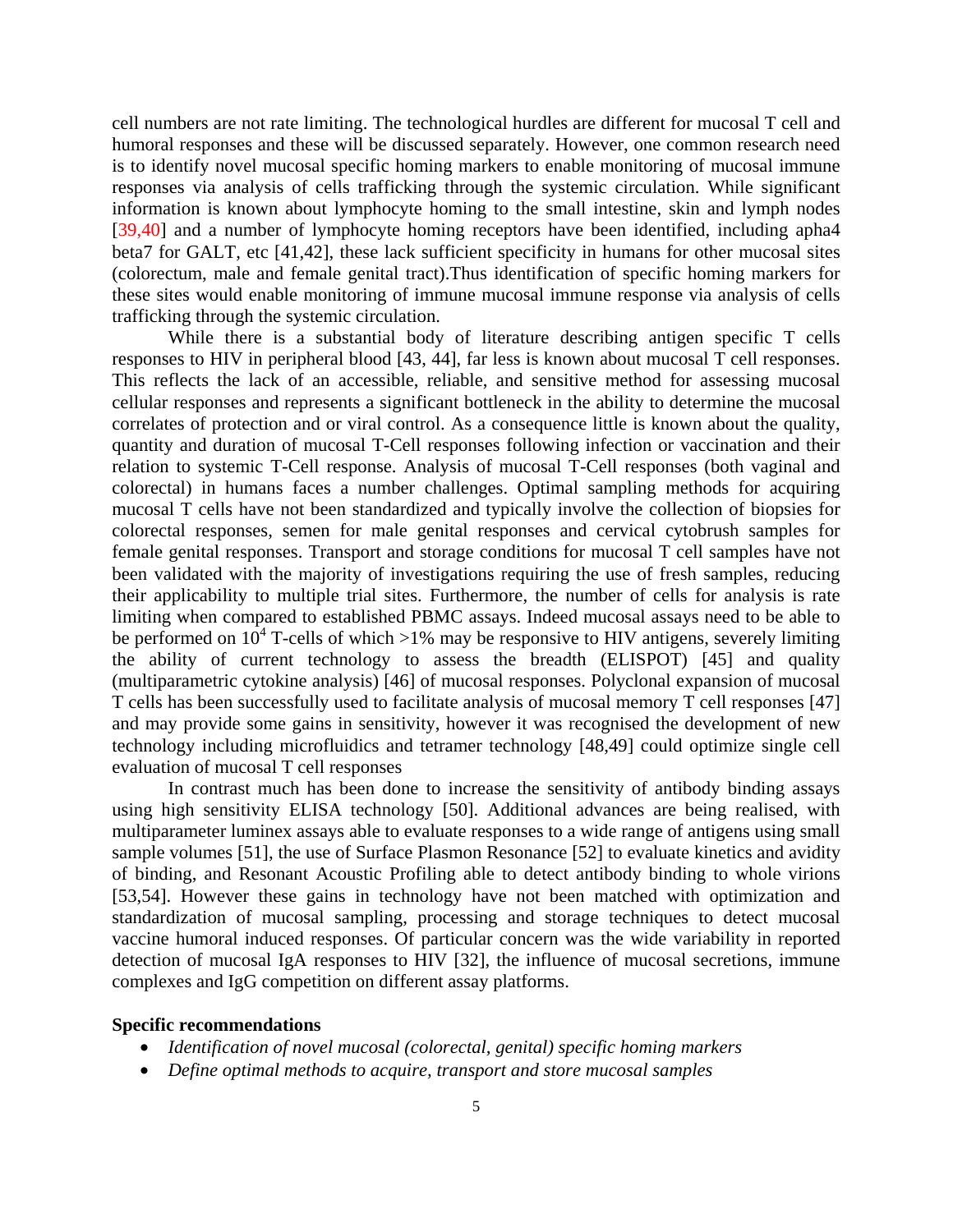- *Establish/validated biomarkers for sample standardization and assay controls that will facilitate cross comparison between NHP and human vaccine studies*
- *Optimize detection of HIV specific antibody isotypes in different mucosal samples (colorectal, cervicovaginal, semen)*
- *Maximize the efficiency of polyclonal expansion of mucosal T cells to facilitate mucosal assessment.*
- *Establish novel platform technology for single cell evaluation of mucosal T cell responses*

## **4. Defining the role of the common mucosal system in protection**

The central dogma that protective anti-HIV-1 immune reponses is best primed by mucosal vaccination has not been fully validated. Indeed, protection against mucosal challenge has been demonstrated in NHP studies with parenteral vaccines (at least with homologous virus) and live attenuated vaccines [42]. It is unclear whether such systemic immunization induces protection at mucosal surfaces, or whether more robust protection might be achieved with mucosal priming and/or boosting [55]. New tools for tracking virus and infected cells [56-59] may now allow studies to determine the point of protection in vaccinated animals. The unique contribution of NHP studies to addressing these questions was clearly recognized, but this was underscored with an emphasis for parallel immunogenicity studies in humans. Again the requirement for cross comparison between trials (and the tools to facilitate this) was seen as paramount.

#### **Specific recommendations**

- *Establish a broad paradigm of the commonalities of the mucosal immune system through parallel studies in humans and NHP (BALT, GALT, genito-rectal associated lymphoid tissues).*
- *Define the potential of mucosal immunization in different prime boost strategies to optimize protective mucosal responses*
- *Determine the role of mucosal immunity in protection afforded by parenteral vaccines (tracking of infectious events, determine differences by route of challenge)*
- *Determine whether protection afforded by parenteral vaccines can be boosted by mucosal immunization.*
- *Establish the role of mucosal antibodies (passive infusion studies, topical application of IgG, sIgA etc, neutralizing/non-neutralizing)in prevention of mucosal transmission*

#### **5. Characterization of protective mucosal antibody responses**

While there is general agreement that a protective vaccine will require the induction of a humoral response, a large number of questions remain about the characteristics of such a response that will provide protection. The contribution of mucosal vs. systemic antibodies to mucosal protection remains an area of debate. It is unclear how much spill over of systemic antibodies there is into mucosal compartments, whether this could be sufficient for protection, if it is changed by sexual arousal, and whether luminal antibodies are required. Nevertheless, passive infusion studies have demonstrated protection against mucosal challenge [60,61]

It remains unclear whether the induction of neutralizing antibodies is the only response contributing to robust protection or whether other functional characteristics of non-neutralizing antibodies may have equal or additional importance [62,63]. This question may be key in focusing vaccine development efforts. NHP challenge studies following passive infusion of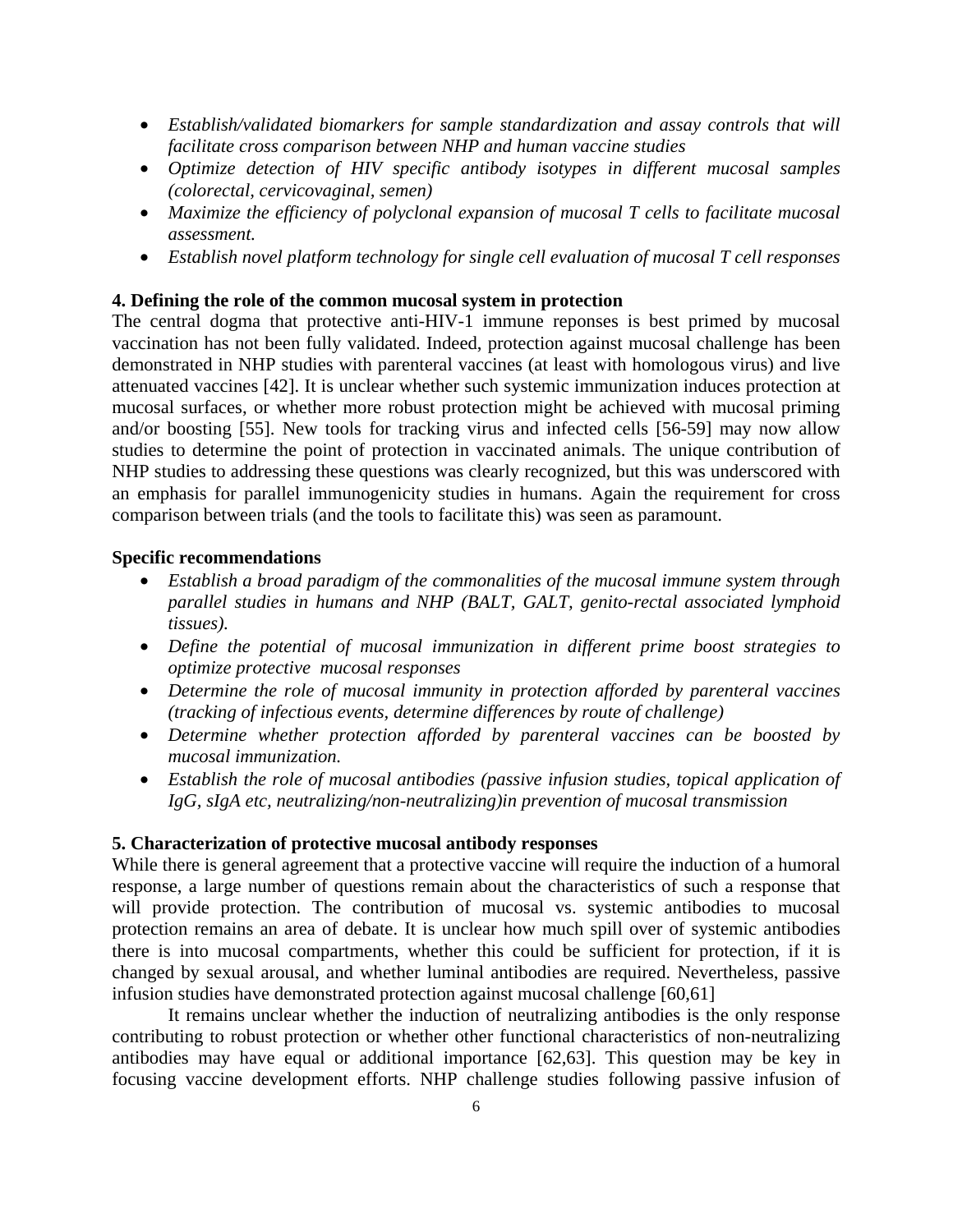antibodies that demonstrate distinct functional characteristics could further define the humoral correlates of protection and provide cross-validation of relevant in vitro assays. Therefore it was recommended that an emphasis be placed on understanding the contribution of functional activities of antibodies including: complement fixation, inhibition of epithelial transcytosis, blockade of cell-cell transmission across infectious synapses (in particular those between dendritic cells and T cells), and ADCC to mucosal protection. At present, there is no certainty as to which of the many different functional antibody assays might correlate with mucosal protection, and thus these must be tested in parallel with NHP and human protection studies, providing a way forward to understanding the humoral correlates of protection.

#### **Specific recommendations**

- *Determine the correlates of protective antibody responses. Are mucosal antibodies necessary for protection or will antibodies of systemic origin suffice?*
- *Define the role of antibody isotype in mucosal protection (combination of passive infusion NHP studies and in vitro functional assays)*
- *Define the kinetics of protective antibodies- what is the time frame in which they have to work – hours, days? Can this be elicited by memory responses?*
- *Determine the concentration of Ab needed at mucosal sites for an effective initial response.*
- *Define the different characteristics of protective humoral responses against HIV transmission mediated by cell free virus and infected cells*
- *Characterize the role of immune complexes in viral transmission and their impact of vaccine induced responses*

## **6. Definition of the role of T-cell responses in eliciting mucosal protection**

As discussed above, there are a number of technological hurdles to studying mucosal T cell responses (see Priority 3). Should these hurdles be overcome, there are several strategically important questions about the role of mucosal T cell responses, that could enhance the design of protective vaccines against mucosal HIV transmission. Comparison of systemic and mucosal responses in infected individuals would define whether there was any compartmentalization of T cell responses that would require differences in prime/boosting by vaccines. Definition of the correlates of protection and/or non-progression in elite controllers (NHP and humans), using broad systems approaches that includes multiparametric cytokine analysis and genomics may provide new insight into the role of T cell responses in protection/control of HIV infection and may explain why elite controllers have virus in their semen but not in their blood [43]. Furthermore, NHP studies could assess the relative contribution of specific mucosal memory vs. effector cell numbers and the duration of protection. Ex-vivo challenge studies of mucosal tissue might be developed as a tool for bridging studies between NHP and human studies. It was recognised that study of durable low-level localized infection (replication competent vectors, attenuated virus) could provide additional insight into the type of vaccine that will most likely stimulate mucosal T cell immunity. Furthermore, valuable lesions could be drawn through the study of other vaccines including: live versus inactivated polio; live versus inactivated flu; mucosal versus systemic delivery of measles vaccine; replication competent versus defective adenovirus; and exploration of response to vectors as a predictor of vaccine response [64].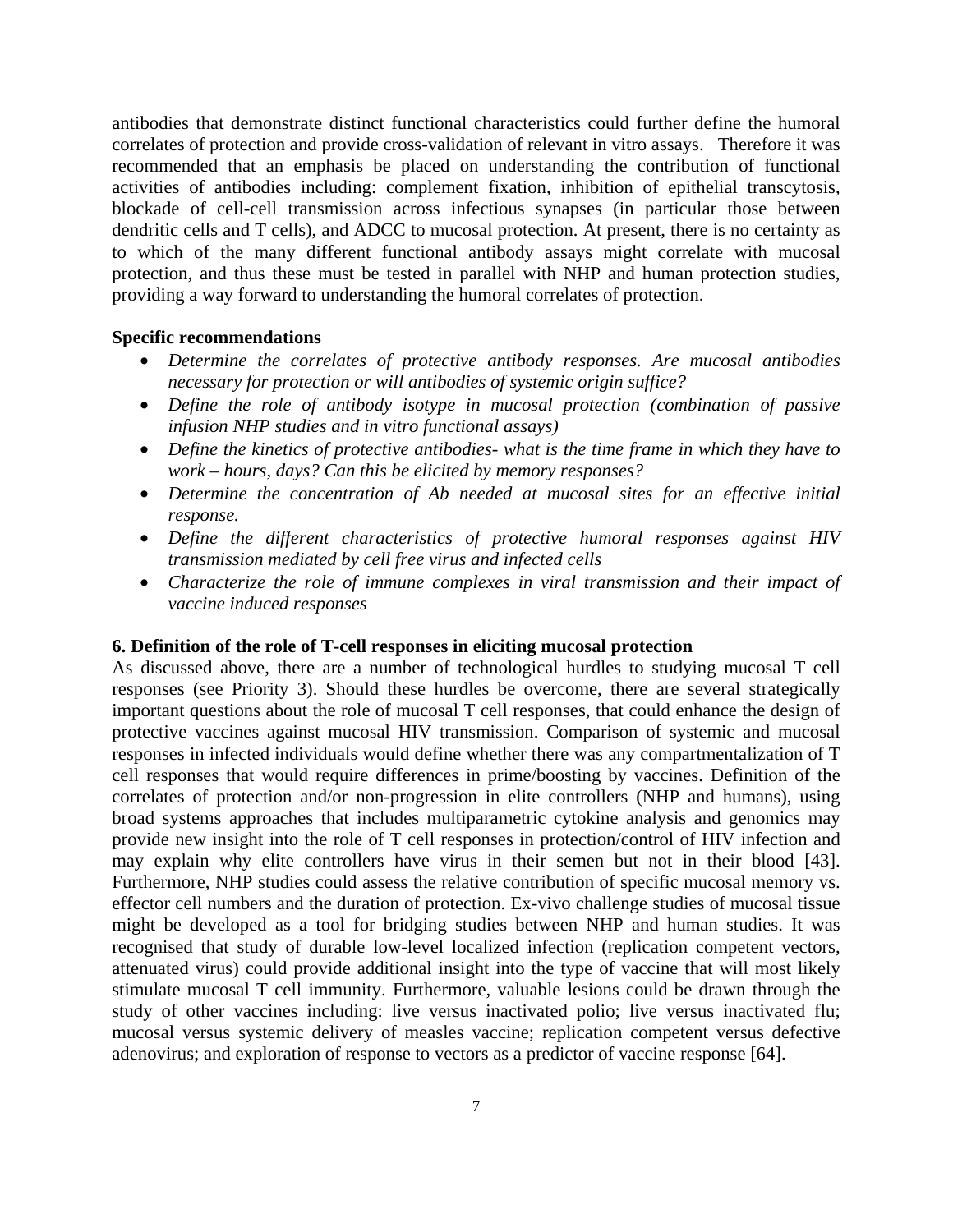#### **Specific recommendations**

- *In depth comparison of mucosal and systemic T cell responses in acute and chronic infection of humans (frequency and functionality)*
- *Comparison of mucosal and systemic T cell responses in protected NHP studies (frequency and functionality)*
- *Definition of the correlates of non-progression in elite controllers(NHP and human studies)*
- *Define any correlation between mucosal vs. systemic T cell responses (effector/memory ratio, specificity, functionality) with protection in NHP studies and their potential role in duration of protection/viral control*
- *Characterize the role of durable low-level infection (replication competent vectors, attenuated virus) in inducing T cell response, and determine if it induces compartmentalized mucosal immunity at the site of exposure.*
- *Explore the use of ex-vivo mucosal tissue challenge model as a tool for bridging studies between NHP and human immunogenicity studies.*

## **Section II: Roadblocks to harnessing the innate immune system to stimulate protective immunity against HIV**

Research done over the past decade has placed innate immunity at the center of immune regulation. The "innate" immune response is an evolutionarily ancient system of host defense, which occurs within minutes or hours of pathogen entry, or vaccination. A fundamental property of the innate immune system is its ability to "sense" or recognize microbial or viral stimuli, and to elicit rapid acting defence mechanisms [65-67]. The innate immune system consists of a network of interacting cell types including dendritic cells (DCs), macrophages, epithelial cells, endothelial cells, NK cells, NK T cells, mast cells, gamma-delta T cells which play a fundamental role in "sensing" microbes or viruses, and launching innate defence mechanisms against them [65-67]. Amongst these cells, DCs play a pre-eminent role, not only in directly sensing the presence of pathogens, but also in orchestrating the interactions between the other innate immune cell types, and facilitating the elicitation of anti-viral defences such secretion of type I interferons and defensins [68]. In addition to their roles in sensing pathogens and orchestrating innate immune defences, DCs also play a critical role in translating innate immunity into adaptive immunity [68, 69]. Understanding the impact of innate immunity on the regulation of adaptive immunity, and harnessing such knowledge to induce optimal immunity to HIV, was recognized as an area of the highest importance.

The innate immune system is able to sense components of viruses, bacteria, parasites and fungi through the expression of so-called pattern recognition receptors (PRRs), which are expressed by DCs and other cells of the innate immune system [65-67]. Toll-like receptors [TLRs] represent the most studied family of PRRs. However growing evidence suggests that other non-TLR families of innate receptors such as C-type lectin like receptors (CLRs) [70], NOD-like receptors (NLRs)[71] and RIG-I-like receptors (RLRs)[72] also play critical roles in innate sensing of pathogens, and induction of inflammatory responses. Furthermore, the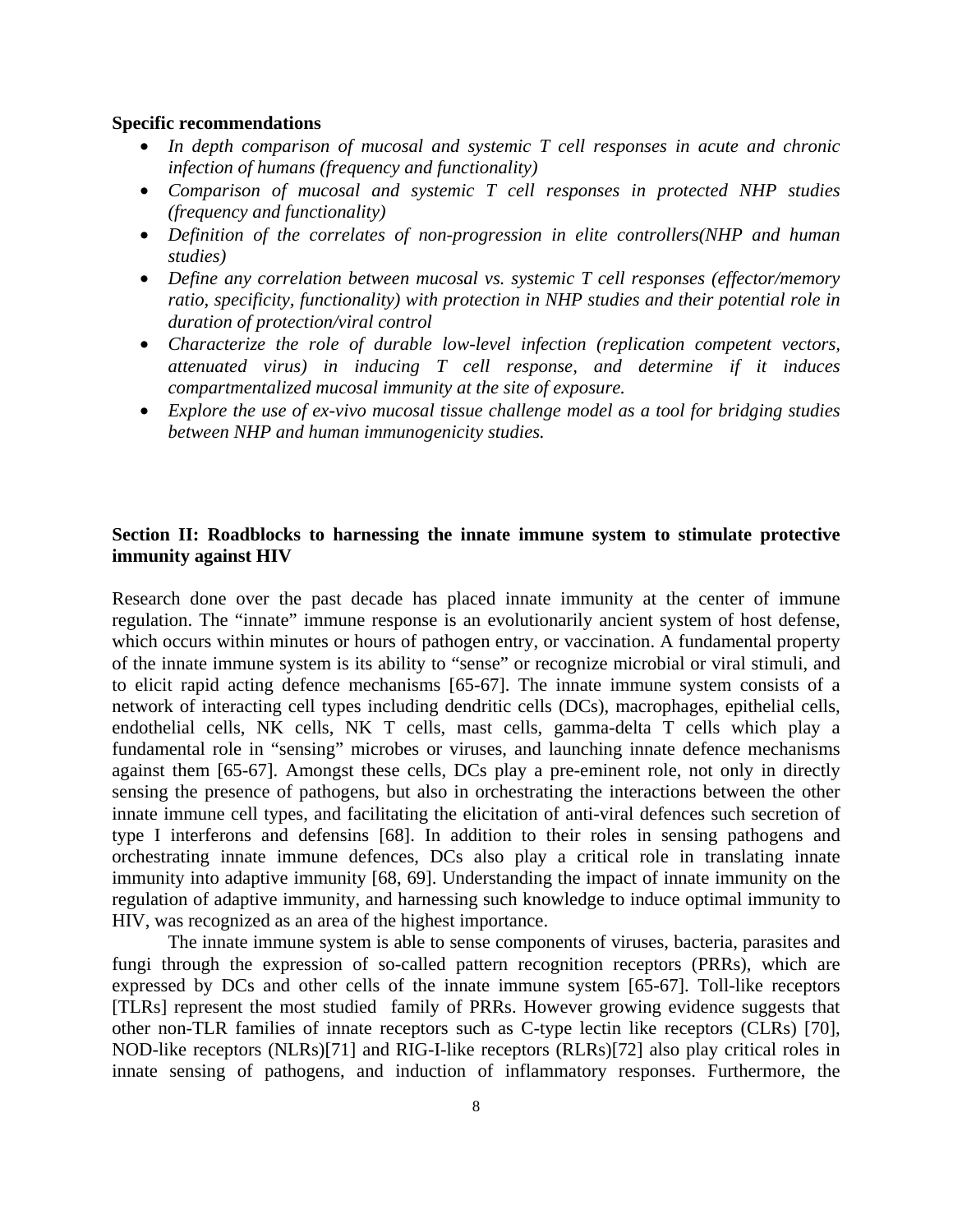chemokine receptor CCR5 has been shown to recognize HIV, *M.tuberculosis, Toxoplasma gondii* and microbial HSP70, and stimulate the maturation of dendritic cells. The importance of such non-TLRs in regulation of adaptive immunity is only beginning to be understood. There are several different sub-populations of DCs that differ in their surface phenotype, function, and immune stimulatory potentials [68, 69]. Emerging evidence suggests that the nature of the DC subtype, as well as the particular TLRs and/or non-TLRs triggered play critical roles in modulating the strength, quality and persistence of adaptive immune responses [69]. Thus DCs and PRRs represent attractive targets for enhancing HIV-specific immunity in vaccination. Towards this end, a fundamental challenge is to understand the mechanisms by which DCs and PRRs regulate adaptive immune responses. In this context, the application of high throughput technologies to evaluate changes in gene and protein expression and kinase profiles in response to TLRs and non-TLRs, is likely to yield significant gains. Such an approach will offer an understanding of the signalling networks in the innate immune system that regulate the adaptive immune response, and this is likely to new insights on how to tune the adaptive immune response [73].

 In the near term, understanding the precise roles played by TLRs and non TLRs, in the induction and regulation of adaptive immune responses, is critical for the design of optimally effective vaccines against HIV. Thus specific ligands which stimulate DCs via TLRs or non TLRs may represent novel adjuvants for vaccines against HIV [74]. However an important issue is to ensure targeted delivery of antigen plus adjuvant to the antigen presenting cell so as to optimize immunity and minimize systemic toxicities. Therefore the development of delivery systems, formulations, nanoparticles that facilitate the local or mucosal delivery of specific ligands for TLRs and non-TLRs may be a key step in the advancement of such novel adjuvants [75].

Finally, there is a growing realization that many of our best empirically derived vaccines and adjuvants mediate their efficacy by activating specific innate immune receptors. For example, the highly effective yellow fever vaccine-17D, one of the most successful vaccines which has been administered to over half a billion people globally, signals via at least 4 different TLRs, as well as RIG-I like receptors, to elicit a broad spectrum of T cell responses [76]. This suggests that the immune response generated by a live attenuated vaccine can be effectively mimicked by adjuvants composed of the appropriate TLR and/or non-TLR ligands. Furthermore, recent work suggests that some adjuvants can induce robust adaptive immunity in a TLR-independent manner, perhaps through other receptors in the innate immune system [77]. Therefore, understanding the precise roles played by TLRs and other non TLRs, in the induction and regulation of adaptive immune responses, is critical for the design of optimally effective vaccines against HIV.

#### **7. Harnessing TLRs and non-TLRs in HIV vaccine development**

There was consensus that there should be enhanced efforts to understand how dendritic cell subsets, TLRs, and other innate immune receptors (non-TLRs) all represent potential targets, which can be manipulated to induce effective HIV-specific immunity.

#### **Specific recommendations:**

• *Determine how innate immune activation controls the strength and quality of adaptive*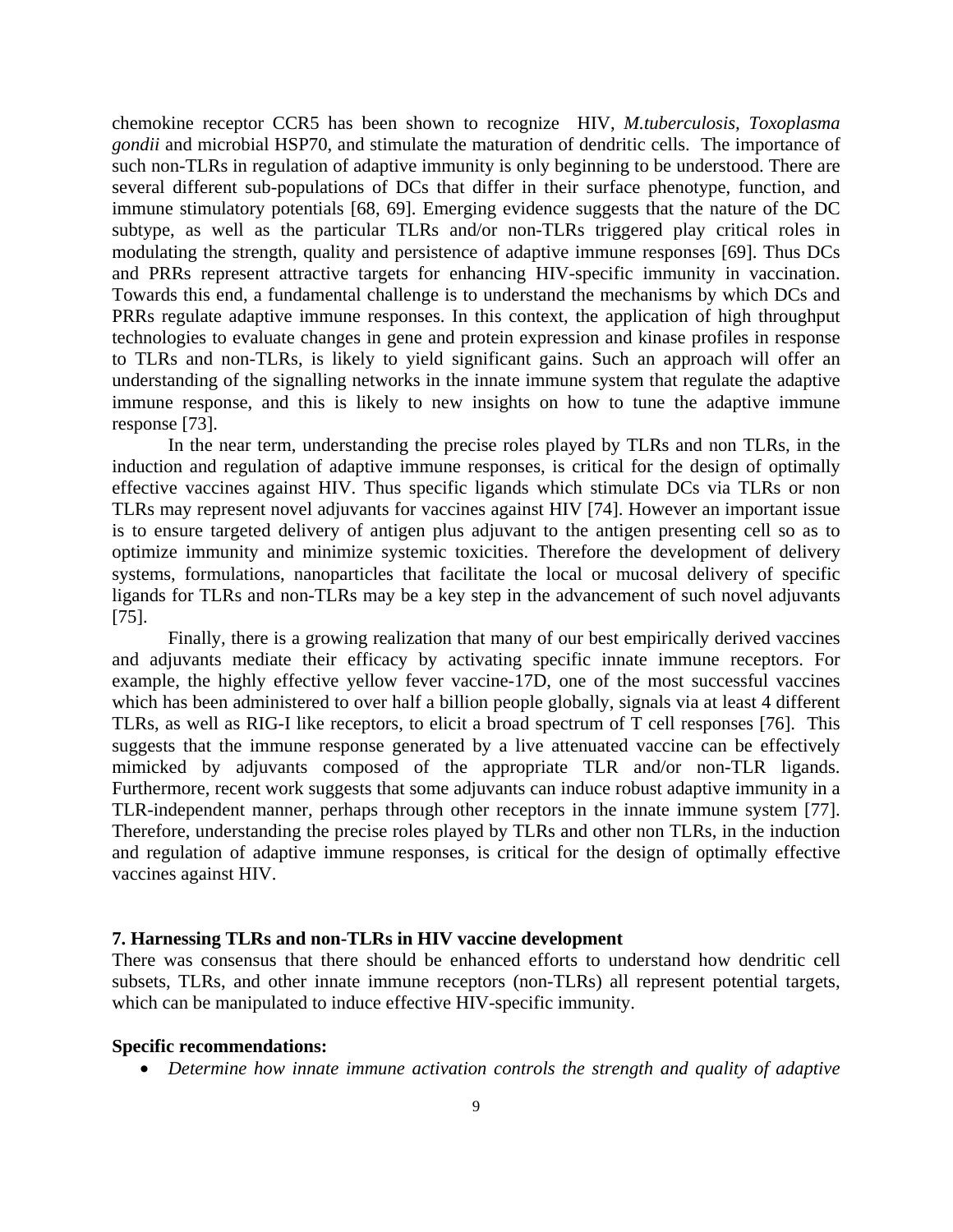*immune responses.* 

- *Apply systems biological approaches to understanding the complex gene and protein regulatory networks stimulated by adjuvants, and their impact on adaptive immunity*
- *Determine how to exploit TLRs, non-TLRs and antigen presenting cells (APCs) to induce protective immune responses, systemically and at mucosal surfaces.*
- *Develop novel and safe adjuvants stimulate TLRs and/or non-TLRs.*
- *Develop delivery systems, formulations, nanoparticles that facilitate the local or mucosal delivery of specific ligands for TLRs and non-TLRs. There is a growing belief that delivery of multiple TLR ligands might result in synergistic activation of DCs and a consequent enhancement of the adaptive immune response.*
- *Determine how successful vaccines and adjuvants activate the innate immune system, with a view to exploiting such knowledge in the generation of new vaccines against HIV.*
- *Use systems biological approaches to identify signatures of early innate immune activation that can predict the immunogenicity of vaccines.*

# **8. Understanding the role of natural anti-HIV factors and innate immune cells (e.g., NK cells, NK-T cells, gamma-delta T cells, B-1 B cells, marginal zone B cells) in mediating the interface between innate and adaptive immunity in HIV.**

Although much attention has focused on antigen-presenting cells, it is now clear that other innate activities including antiviral cytokines and cells such as NK cells, NK T cells, gamma-delta T cells play fundamental roles in mediating innate immune responses. Their function in inducing and in regulating adaptive immunity against HIV are beginning to be understood [78-80], and have yet to be exploited in vaccine design against HIV. Furthermore, the potential roles of innate B-1 and marginal zone B cells in mediating rapid induction of neutralizing antibodies against HIV remains an area of interest that may provide additional insight. Understanding the role of innate immunity in the induction and imprinting of adaptive immune responses was identified as and it was recognized that advances in this area might facilitate the effective manipulation of innate immunity to induce optimally effective adaptive immunity against HIV.

## **Specific Recommendations**

- *Determine if NK, NK-T, gamma/delta T cells have biologically relevant roles in control of HIV-1 during the transmission event.*
- *Determine if B-1 B cells and marginal zone cells can be induced to rapidly produce protective antibodies in response to AHI by previous vaccination*.

#### **9. Understanding the role of innate immunity in early HIV infection**

There is presently little knowledge about the early innate immune events that occur in response to mucosal HIV infection, and their potential influence on the ensuing adaptive immune response and disease progression. This issue was identified as an important gap in current understanding and it was widely recognized that advances in this area might facilitate the rationale design of interventions in acute infections. Intracellular innate antiviral factors such as APOBEC3CG can be upregulated and maintained so it may play an important role in prevention of HIV infection in the first few days after exposure to the virus [81]. Therefore further study of how innate antiviral factors can curtail early events in HIV transmission and development of vaccine approaches that can induce and maintain such responses may provide new leads.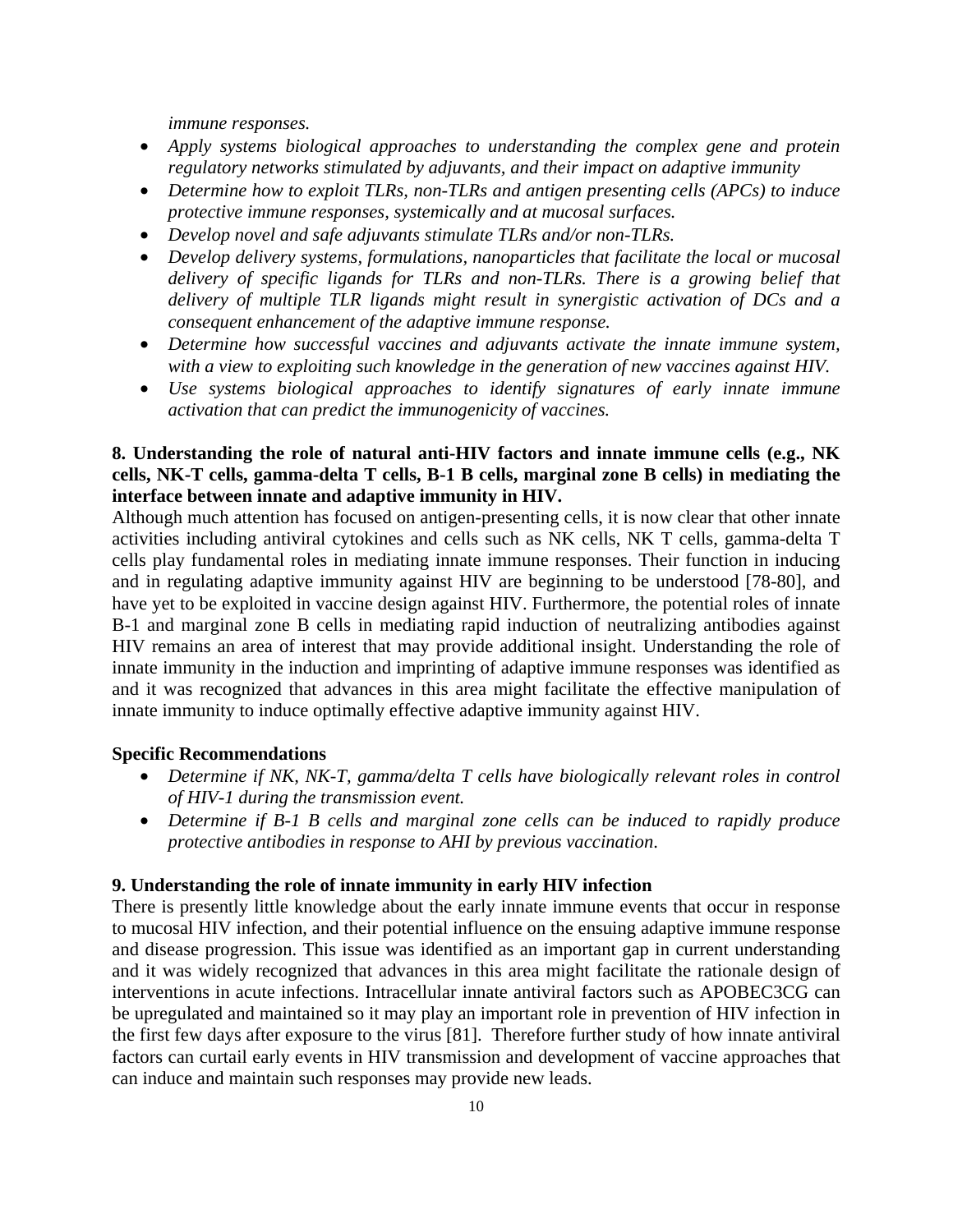#### **Specific recommendations**

- *Understand the roles of DC subsets, TLRs and non-TLRs in mediating innate and adaptive responses to HIV in early infection.*
- *Role of other innate immune cells NK, macrophages, marginal zone, B-1 B cells in mediating innate and adaptive immunity to HIV in early infection*
- *Understand the role of innate antiviral cytokines in curtailing early HIV infection*
- *Understand the role of innate intracellular antiviral factors in curtailing early HIV infection*

#### **Summary, Discussion and Final Recommendations**

In summary, there was a general agreement that understanding the role of both innate and mucosal immunity in protection against mucosal HIV transmission was still in its infancy and may represent a significant bottleneck to development of a preventative HIV vaccine. Furthermore, recent safety concerns over the prematurely halted phase IIb STEP trial of the Merck adenovirus-5 vectored vaccine [82] emphasize that studies of innate and adaptive mucosal immunity may be equally important in determining any potential enhancement of infection following vaccination. Considerable gains could now be made with the development of new technology to monitor the earliest events in mucosal infection and the application of a focused approach to understanding the contribution of localized immune responses in prevention and/or potential enhancement of localized mucosal HIV infection.. It was recognized that acceleration of work in these areas would most likely to be met by the establishment of validated and standardized mucosal assay platforms that could facilitate cross comparative NHP and human studies, coupled with the development of innovative vaccine strategies specifically targeted at inducing and maintaining protective mucosal immune responses at the portal of HIV entry.

#### **References**

- 1) UNAIDS. 2006. AIDS Epidemic Update -2006. http://www.unaids.org/en/HIV\_data/epi2006
- 2) Wawer MJ, Gray RH, Sewankambo NK, et al. (2005) Rates of HIV-1 transmission per coital act, by stage of HIV-1 infection, in Rakai, Uganda. J Infect Dis. 191:1403-1409.
- 3) Pope, M., Haase AT (2003) Transmission, acute HIV-1 infection and the quest for strategies to prevent infection. Nature. Med. 9: 847-852.
- 4) Lackner AA, Veazey, RS (2007) Current concepts in AIDS pathogesis: insights from the SIV/macaque model Annual Rev. Med. 58: 461-476.
- 5) Reynolds SJ, Risbud AR, Shepherd ME, et al. (2003) Recent herpes simplex virus type 2 infection and the risk of human immunodeficiency virus type 1 acquisition in India. J Infect Dis. 187: 1513-1521.
- 6) Galvin SR, Cohen MS. (2004) The role of sexually transmitted diseases in HIV transmission. Nat Rev Microbiol 2:33-42.
- 7) Zhang L, He T, Talal A, Wang G, Frankel SS, Ho DD. (1998) In vivo distribution of the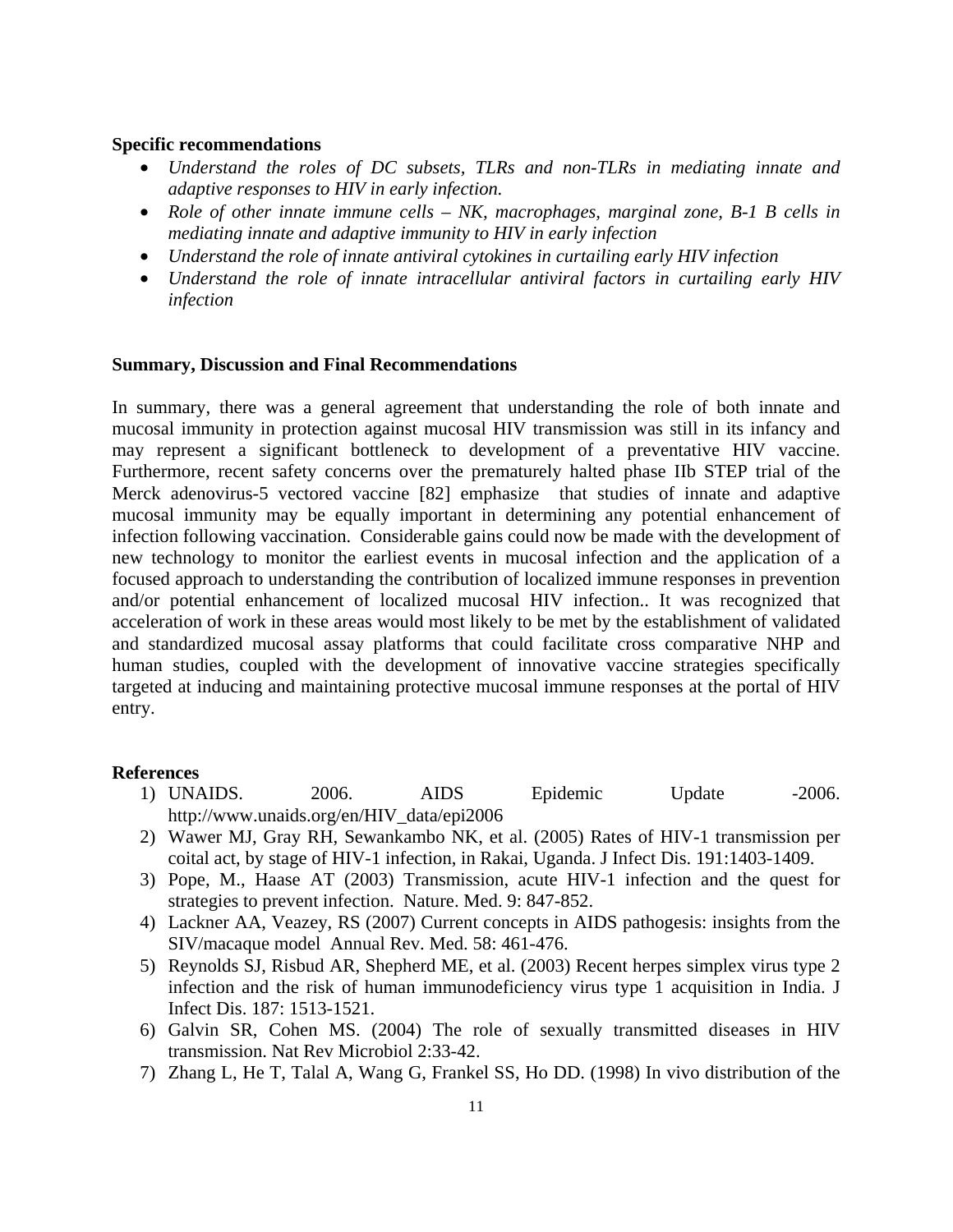human immunodeficiency virus/simian immunodeficiency virus coreceptors: CXCR4, CCR3, and CCR5. J Virol 72: 5035-5045.

- 8) Patterson BK, Landay A, Andersson J, Brown C, Behbahani H, *et al*. (1998) Repertoire of chemokine receptor expression in the female genital tract: implications for human immunodeficiency virus transmission. Am J Pathol 153: 481-490.
- 9) Miller CJ, Shattock RJ. (2003) Target cells in vaginal HIV transmission. Microbes Infect. 5: 59-67.
- 10) Shattock RJ, Moore JP. (2003) Inhibiting sexual transmission of HIV-1 infection. Nat Rev Microbiol. 1: 25-34.
- 11) Bomsel M. (1997) Transcytosis of infectious human immunodeficiency virus across a tight human epithelial cell line barrier. Nat Med 3: 42-47.
- 12) Tan X, Philips D. (1996) Cell-mediated infection of cervix derived epithelial cells with primary isolates of human immunodeficiency virus. Arch Virol. 141, 1177-1189.
- 13) Geijtenbeek TB, Kwon DS, Torensma R, van Vliet SJ, van Duijnhoven GC, *et al*. (2000) DC-SIGN, a dendritic cell-specific HIV-1-binding protein that enhances trans-infection of T cells. Cell 100: 587-597.
- 14) Pope M. (1999) Mucosal dendritic cells and immunodeficiency viruses. J Infect Dis 179: S427-430.
- 15) Van't Wout A, Kootstra N, Mulder-Kampinga G, Lent N, Scherpbier H, *et al*. (1994) Macrophage-tropic varients initiate human immunodeficiency virus type-1 infection after sexual, parenteral and vertical transmission. J Clin Invest 94: 2060-2067.
- 16) Margolis L, Shattock R, (2006) Selective transmission of CCR5-utilizing HIV-1: the Gatekeeper problem resolved. Nat Rev Microbiol. 4:312-7.
- 17) Derdeyn CA, Decker JM, Bibollet-Ruche F, et al. (2004) Envelope-constrained neutralization-sensitive HIV-1 after heterosexual transmission. Science 303:2019-2022.
- 18) Frost SD, Liu Y, Pond SL, et al. (2005) Characterization of human immunodeficiency virus type 1 (HIV-1) envelope variation and neutralizing antibody responses during transmission of HIV-1 subtype B. J Virol. 279: 6523-6527.
- 19) Chohan B, Lang D, Sagar M, *et al*. (2005) Selection for human immunodeficiency virus type 1 envelope glycosylation variants with shorter V1-V2 loop sequences occurs during transmission of certain genetic subtypes and may impact viral RNA levels. J Virol. 79: 6528-6531.
- 20) [Bounou S, Giguere JF, Cantin R, Gilbert C, Imbeault M,](http://www.ncbi.nlm.nih.gov/entrez/query.fcgi?cmd=Retrieve&db=pubmed&dopt=Abstract&list_uids=15208262&query_hl=6&itool=pubmed_DocSum) *et al*. (2004) The importance of virus-associated host ICAM-1 in human immunodeficiency virus type 1 dissemination depends on the cellular context. FASEB J. 18: 1294-6.
- 21) Hioe CE, Chien PC Jr, Lu C, Springer TA, Wang XH, Bandres J, Tuen M. (2001) LFA-1 expression on target cells promotes human immunodeficiency virus type 1 infection and transmission. J Virol. 75:1077-82.
- 22) [Liao Z, Roos JW, Hildreth JE.](http://www.ncbi.nlm.nih.gov/entrez/query.fcgi?cmd=Retrieve&db=pubmed&dopt=Abstract&list_uids=10716373&query_hl=6&itool=pubmed_DocSum) (2000) Increased infectivity of HIV type 1 particles bound to cell surface and solid-phase ICAM-1 and VCAM-1 through acquired adhesion molecules LFA-1 and VLA-4. AIDS Res Hum Retroviruses. 16: 355-66.
- 23) [Hioe CE, Bastiani L, Hildreth JE, Zolla-Pazner S.](http://www.ncbi.nlm.nih.gov/entrez/query.fcgi?cmd=Retrieve&db=pubmed&dopt=Abstract&list_uids=9814951&query_hl=6&itool=pubmed_DocSum) (1998) Role of cellular adhesion molecules in HIV type 1 infection and their impact on virus neutralization. AIDS Res Hum Retroviruses. 14: S247-54.
- 24) Little SJ, McLean AR, Spina CA , Richman, DD Havlir DV (1999) Viral Dynamics of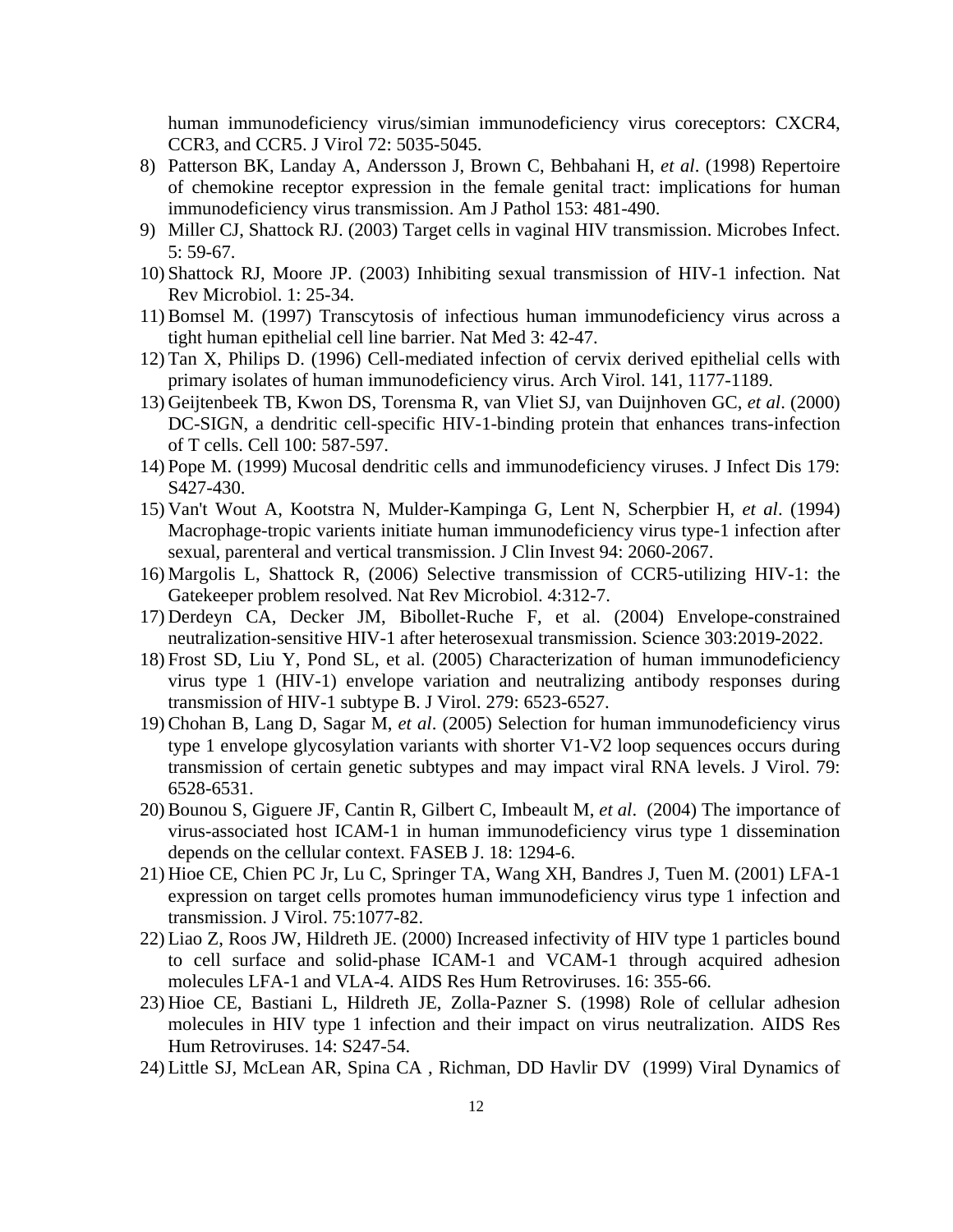Acute HIV-1 Infection. J. Exp. Med. 190: 841-850.

- 25) Greenhead P, Hayes P, Watts PS, Laing KG, Griffin GE, Shattock RJ. (2000) Parameters of human immunodeficiency virus infection of human cervical tissue and inhibition by vaginal virucides. J Virol 74: 5577-5586.
- 26) Hladik F, Sakchalathorn P, Ballweber L, Lentz G, Fialkow M, *et al*. (2007) Initial events in establishing vaginal entry and infection by human immunodeficiency virus type-1. Immunity 26:257-270.
- 27) Li Q, Duan L, Estes JD, Ma ZM, Rourke T, et al. (2005) Peak SIV replication in resting memory CD4+ T cells depletes gut lamina propria CD4+ T cells. Nature. 434: 1148- 1152.
- 28) Guadalupe M, Reay E, Sankaran S, Prindiville T, Flamm J, *et al*. (2003) CD4+ T-cell depletion in gut lymphoid tissue during primary human immunodeficiency virus type 1 infection and substantial delay in restoration following highly active antiretroviral therapy. J Virol. 77: 11708-11717.
- 29) Seth A, Ourmanov I, Schmitz JE, Kuroda MJ, Lifton MA, *et al*. (2000) Immunization with a modified vaccinia virus expressing simian immunodeficiency virus (SIV) Gag-Pol primes for an anamnestic Gag-specific cytotoxic T-lymphocyte response and is associated with reduction of viremia after SIV challenge. J Virol. 74:2502-2509.
- 30) Trkola A, Kuster H, Leemann C, Oxenius A, Fagard C, *et al*. (2004) Humoral immunity to HIV-1: kinetics of antibody responses in chronic infection reflects capacity of immune system to improve viral set point. Blood. 104:1784-1792.
- 31) Grossman Z, Meier-Schellersheim M, Paul WE, Picker LJ. (2006) Pathogenesis of HIV infection: what the virus spares is as important as what it destroys. Nature Med 12: 289 - 295.
- 32) Mestecky J, Jackson S, Moldoveanu Z, Nesbit LR, Kulhavy R, *et al*. (2004) Paucity of antigen-specific IgA responses in sera and external secretions of HIV-type 1-infected individuals. AIDS Res Hum Retroviruses 20:972-988.
- 33) Chase AJ, Sedaghat AR, German JR, Gama L, Zink MC, *et al*. (2007) Severe Depletion of CD4+CD25+ Regulatory T Cells from the Intestinal Lamina Propria but not Peripheral Blood or Lymph Nodes During Acute SIV Infection. J Virol Sep 12; [Epub ahead of print]
- 34) Chougnet CA, Shearer GM. (2007) Regulatory T cells (Treg) and HIV/AIDS: summary of the September 7-8, 2006 workshop AIDS Res Hum Retroviruses. 23:945-952.
- 35) Day CL, Kaufmann DE, Kiepiela P, Brown JA, Moodley ES, *et al*. (2006) PD-1 expression on HIV-specific T cells is associated with T-cell exhaustion and disease progression. Nature 443:350-354.
- 36) Gasper-Smith, N, Whitesides, JF, Mensali N, Ottinger, JS, Plonk SG, *et al*. (2007) Plasma Fas LLigand, TNFR2 and TRAIL levels are elevated during the time of viral load ramp-up in acute HIV-1 infection Abstract P01-01 AIDS VACCINE 2007 Seattle WA, August 20, 2007.
- 37) Brenchley, JM, Price, DA, Schacker, TW, Asher, TE, Silvestri, G, *et al*. (2006) Microbial translocation is a cause of systemic immune activation in chronic HIV infection. Nature Med. 12: 1365-1371
- 38) Haynes BF. (2006) Gut microbes out of control in HIV infection. Nature Med. 12: 1351-1352.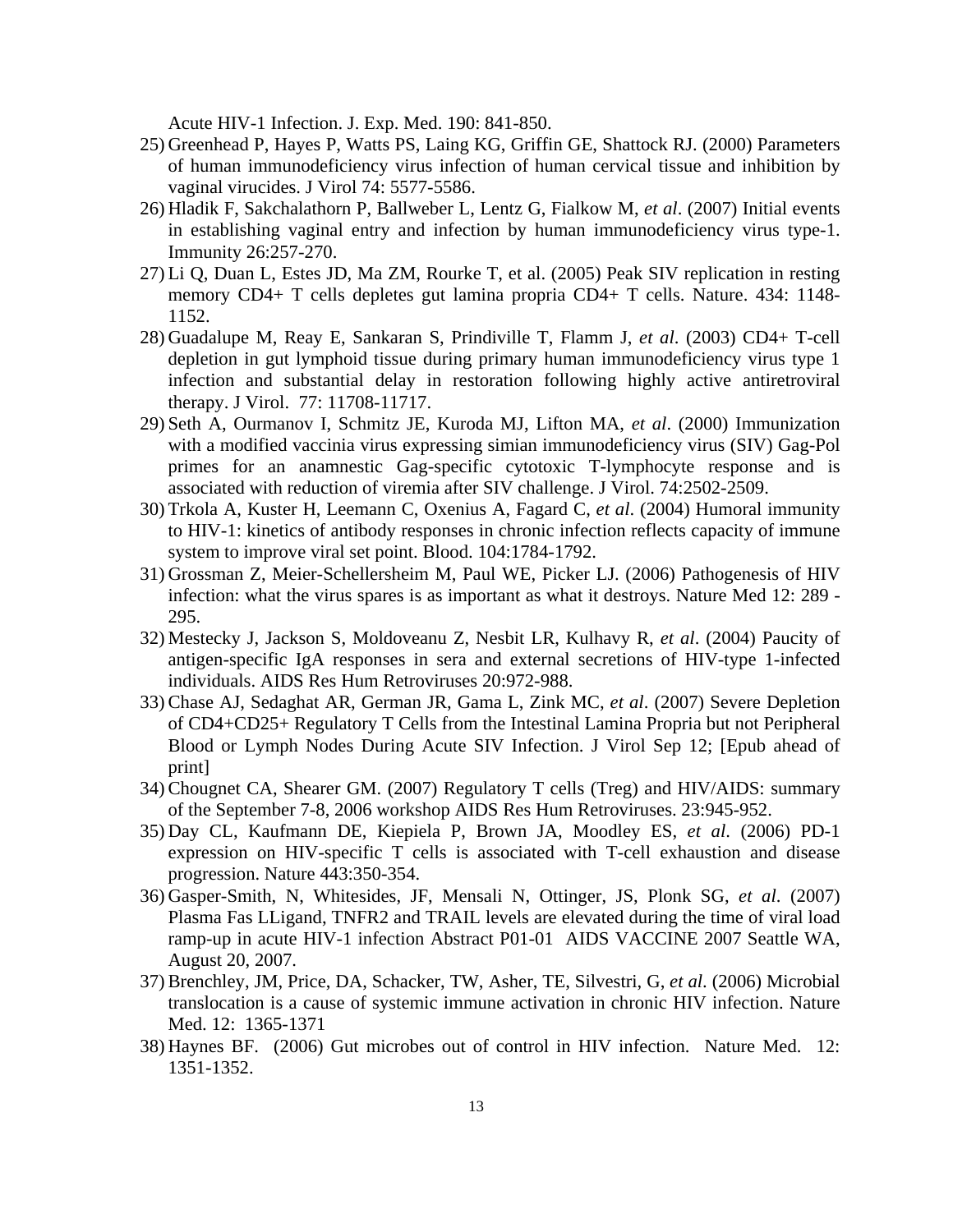- 39) Mora JR. (2007) Homing imprinting and immunomodulation in the gut: Role of dendritic cells and retinoids. Inflamm Bowel Dis 13:1-15
- 40)Johansson-Lindbom B, Agace WW. (2007) Generation of gut-homing T cells and their localization to the small intestinal mucosa. Immunol Rev. 215:226-42.
- 41) McGhee JR, Kunisawa J, Kiyono H. (2007) Gut lymphocyte migration: we are halfway 'home'. Trends Immunol 28:150-153.
- 42) Salmi M, Jalkanen S. (2005) Lymphocyte homing to the gut: attraction, adhesion, and commitment. Immunol Rev 206:100-113.
- 43) Walker BD. (2007) Elite Control of HIV Infection: Implications for Vaccines and Treatment. Top HIV Med 15:134-136.
- 44) McMichael AJ. (2006) HIV vaccines. Annu Rev Immunol 24:227-255.
- 45) Mashishi T, Gray CM. (2002) The ELISPOT assay: an easily transferable method for measuring cellular responses and identifying T cell epitopes. Clin Chem Lab Med 40:903-910.
- 46) Emu B, Sinclair E, Favre D, Moretto WJ, Hsue P, *et al*. (2005) Phenotypic, functional, and kinetic parameters associated with apparent T-cell control of human immunodeficiency virus replication in individuals with and without antiretroviral treatment. J Virol 79:14169-14178.
- 47) Shacklett BL, Yang O, Hausner MA, Elliott J, Hultin L, *et al*. (2003) Optimization of methods to assess human mucosal T-cell responses to HIV infection. J Immunol Methods 279:17-31.
- 48) Chen DS, Davis MM. (2006) Molecular and functional analysis using live cell microarrays. Curr Opin Chem Biol 10:28-34.
- 49) Situma C, Hashimoto M, Soper SA. (2006) Merging microfluidics with microarray-based bioassays. Biomol Eng 23:213-231.
- 50) Tang S, Zhao J, Storhoff JJ, Norris PJ, Little RF, *et al*. (2007) Nanoparticle-Based Biobarcode Amplification Assay (BCA) for Sensitive and Early Detection of Human Immunodeficiency Type 1 Capsid (p24) Antigen. J Acquir Immune Defic Syndr Aug 9;Publish Ahead of Print [Epub ahead of print]
- 51) Dias D, Van Doren J, Schlottmann S, Kelly S, Puchalski D, *et al*. (2005) Optimization and validation of a multiplexed luminex assay to quantify antibodies to neutralizing epitopes on human papillomaviruses 6, 11, 16, and 18. Clin Diagn Lab Immunol. 12:959- 969.
- 52) Alam SM, McAdams M, Boren D, Rak M, Scearce RM, *et al*. (2007) The role of antibody polyspecificity and lipid reactivity in binding of broadly neutralizing anti-HIV-1 envelope human monoclonal antibodies 2F5 and 4E10 to glycoprotein 41 membrane proximal envelope epitopes. J Immunol 178:4424-4435.
- 53) Cooper MA, Dultsev FN, Minson T, Ostanin VP, Abell C, Klenerman D. (2001) Direct and sensitive detection of a human virus by rupture event scanning. Nature Biotec 19;833-837
- 54) Yu JS, Liao HX, Gerdon AE, Huffman B, Scearce RM, *et al*. (2006) Detection of Ebola virus envelope using monoclonal and polyclonal antibodies in ELISA, surface plasmon resonance and a quartz crystal microbalance immunosensor. J Virol Methods 137:219- 228.
- 55) Neutra MR, Kozlowski PA. (2006) Mucosal vaccines: the promise and the challenge. Nat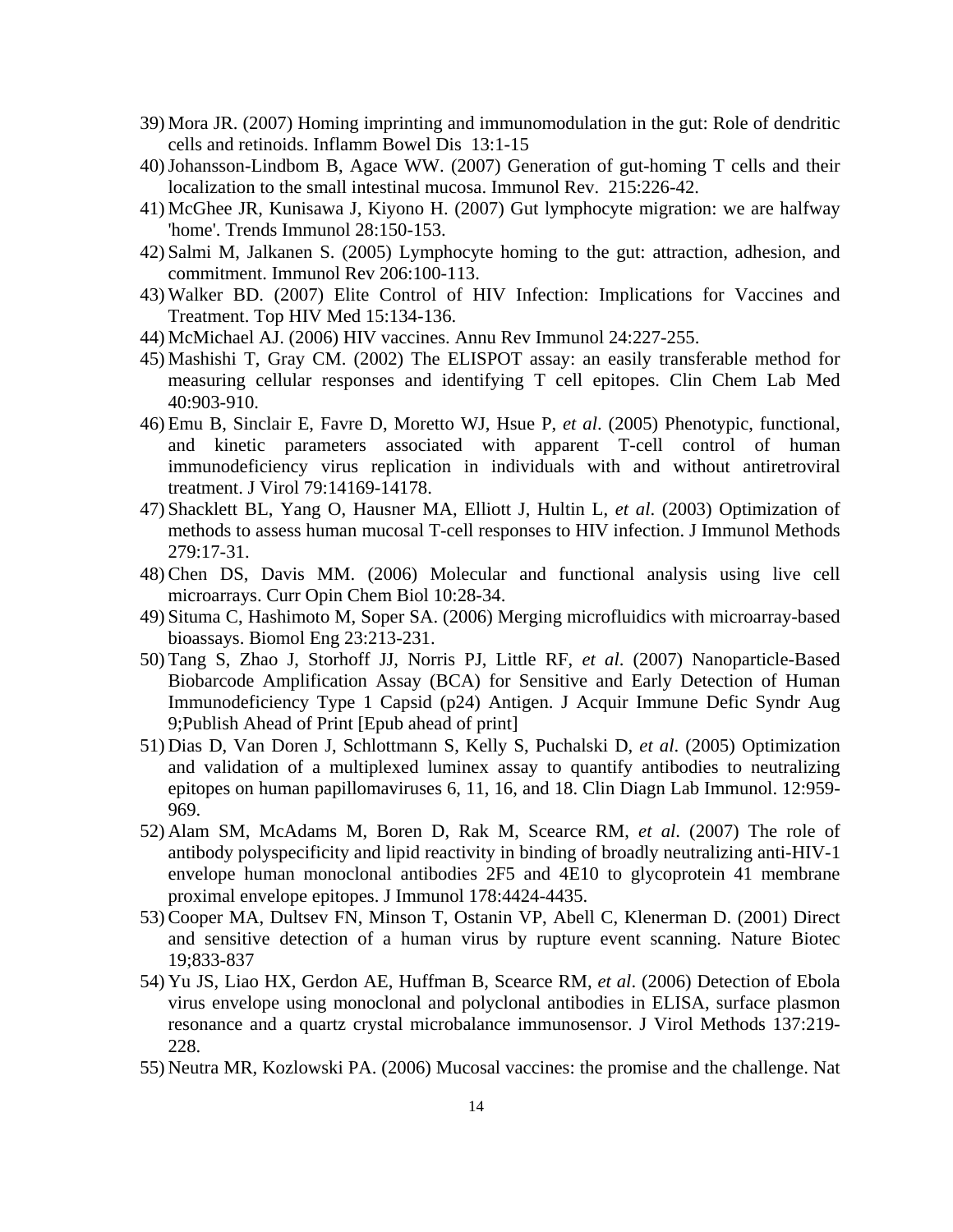Rev Immunol 6:148-158.

- 56) Campbell EM, Perez O, Melar M, Hope TJ. (2007) Labeling HIV-1 virions with two fluorescent proteins allows identification of virions that have productively entered the target cell. Virology. 360:286-93.
- 57) Turville SG, Aravantinou M, Stoseel H, Romani N, Robbiani M. (2007) Resolution of de novo HIV production and trafficking in immature dendritic cells. Nat Methods (Epub, ahead of print) PMID: 18059278
- 58) Swirski FK, Berger CR, Figueiredo JL, Mempel TR, von Andrian UH, Pittet MJ, Weissleder R. (2007) A near-infrared cell tracker reagent for multiscopic in vivo imaging and quantification of leukocyte immune responses. PLoS ONE. 2:e1075.
- 59) Millington OR, Zinselmeyer BH, Brewer JM, Garside P, Rush CM. (2007) Lymphocyte tracking and interactions in secondary lymphoid organs. Inflamm Res. 56:391-401.
- 60) Mascola JR, Stiegler G, VanCott TC, Katinger H, Carpenter CB, *et al*. (2000) Protection of macaques against vaginal transmission of a pathogenic HIV-1/SIV chimeric virus by passive infusion of neutralizing antibodies. Nature Med. 6:207-210.
- 61) Hessell AJ, Hangartner L, Hunter M, Havenith CE, Beurskens FJ, *et al*. (2007) Fc receptor but not complement binding is important in antibody protection against HIV. Nature 449:101-104.
- 62) Mascola JR. (2007) HIV/AIDS: allied responses. Nature. 449:29-30
- 63) Huber M, Trkola A. (2007) Humoral immunity to HIV-1: neutralization and beyond. J Intern Med 262:5-25.
- 64) Arvin AM, Greenberg HB. (2006) New viral vaccines. Virology 344:240-249.
- 65) Medzhitov R, Janeway CA (1998) Self-defense: the fruit fly style. Proc Natl Acad Sci USA 95:429-430.
- 66) Akira S, Uematsu S, Takeuchi O (2006) Pathogen recognition and innate immunity. Cell 124:783-801.
- 67) Beutler B, Jiang Z, Georgel P, Crozat B, Croker B, et al. (2006) Genetic analysis of host resistance: Toll-like receptor signaling and immunity at large. Annu Rev Immunol 24:353-89.
- 68) Steinman RM (2006) Linking innate to adaptive immunity through dendritic cells. Novartis Foundation symposium 279:101-109.
- 69) Pulendran B, Ahmed R (2006) Translating innate immunity into immunological memory: implications for vaccine development. Cell 124:849-863.
- 70) van Vliet SJ, Dunnen J, Gringhuis SI, Geijtenbeek TB, van Kooyk Y (2007) Innate signaling and regulation of Dendritic cell immunity. Curr Opin Immunol. 19:435-440.
- 71) Fritz JH, Ferrero RL, Philpott DJ, Girardin SE (2006) Nod-like proteins in immunity, inflammation and disease. Nature Immunol 7:1250-1257.
- 72) Saito T, Gale M (2007) Principles of intracellular viral recognition. Curr Opin Immunol 19:17-23.
- 73) Aderem A (2007) Systems biology. Curr Opin Biotechnol. Aug 1; [Epub ahead of print]
- 74) Wille-Reece U, Flynn BJ, Lore K, Koup RA, Miles AP et al (2006) Toll-like receptor agonists influence the magnitude and quality of memory T cell responses after primeboost immunization in nonhuman primates. J Exp Med 203:1249-1258.
- 75) Guy B (2007) The perfect mix: recent progress in adjuvant research. Nat Rev Microbiol. 5:505-517.